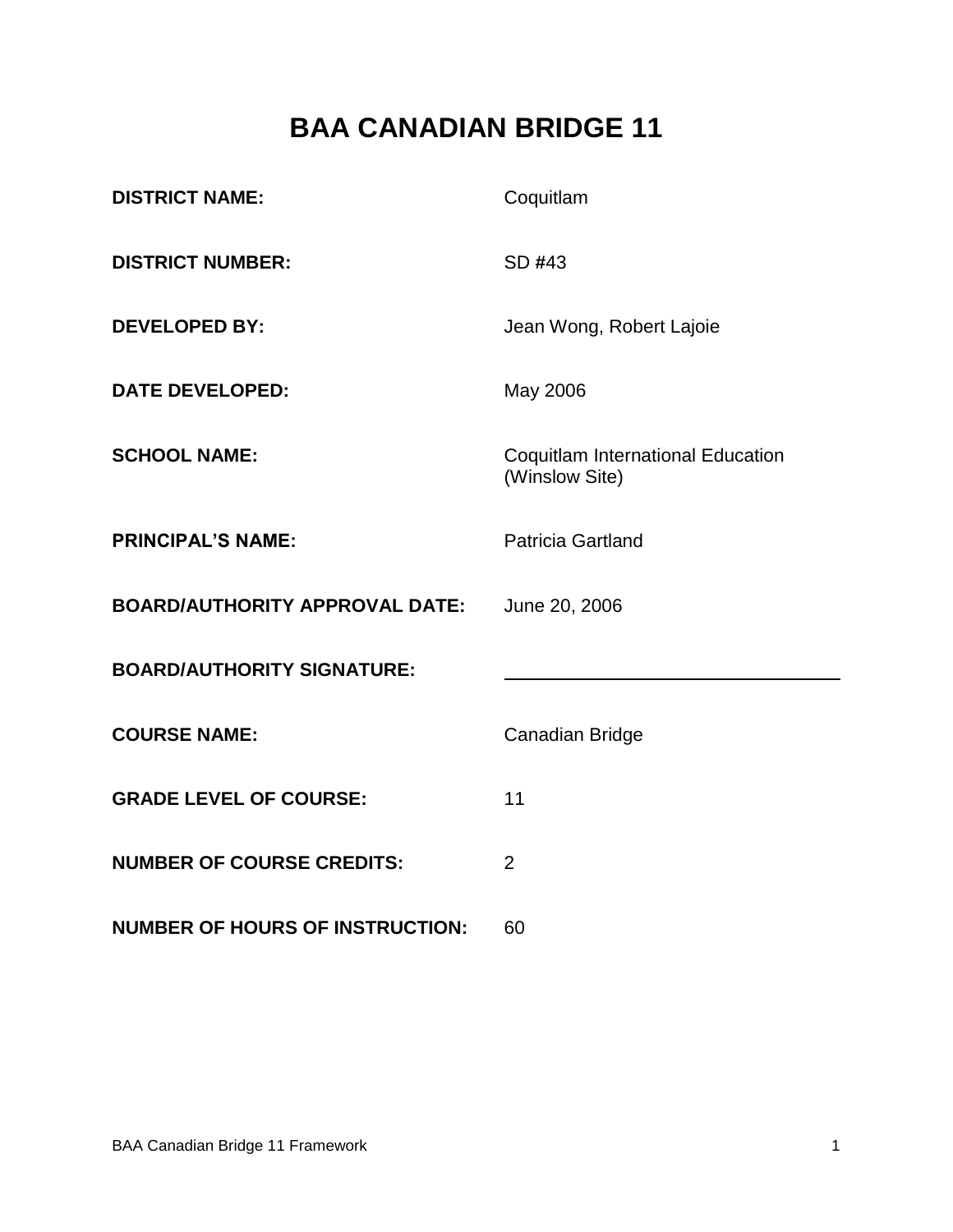## **PREREQUISITES:**

#### **(Student Profile)**

This course is designed for the student who:

- Has limited English skills
- Level 3-3+ proficiency (Developing)
- Understands and can participate in simple oral conversation
- Is expanding vocabulary base to include more academic vocabulary
- Is able to read independently and respond to material

#### **SPECIALIZED TRAINING REQUIRED:**

It is suggested that teachers have the training/experience relevant to the teaching of ESL in a secondary school setting. In addition, it is desirable that they have training experience in the delivery and management of course delivery in an on-line environment. Relevant training would also include courses in ESL methodology, language acquisition, and cultural diversity. Teachers should have experience in providing information on the graduation requirements and strategies for student success.

### **FACILITIES OR EQUIPMENT REQUIRED:**

Computer lab or the equivalent technology available at home, as well as access to broadband Internet technology, will be required for students to meet the outcomes of the course.

### **COURSE SYNOPSIS:**

Canadian Bridge 11 will offer an opportunity to our new international students who have been accepted to study in our school district and are simply waiting for their visa finalization. This on-line course will allow the students to become better equipped to handle the academic and social demands placed on international students. This course is of critical importance to several of our Offshore School partners in helping their students for participation in our short-term accelerated summer credit courses. To achieve these goals, a wide variety of strategies will be used to teach students how to access, comprehend and process information and communicate their understanding. Students will develop their skills in reading comprehension as well as in speaking and writing to express their opinions and demonstrate an understanding of the learning tasks associated with this course.

### **RATIONALE:**

In Canadian Bridge 11, all students, regardless of their language and cultural background, will have the opportunity to develop their potential to the fullest and be better prepared to integrate into the secondary school setting. While ESL students have much in common with other students, they have specific needs in two areas: acquiring English language proficiency and a basic knowledge of Canadian culture.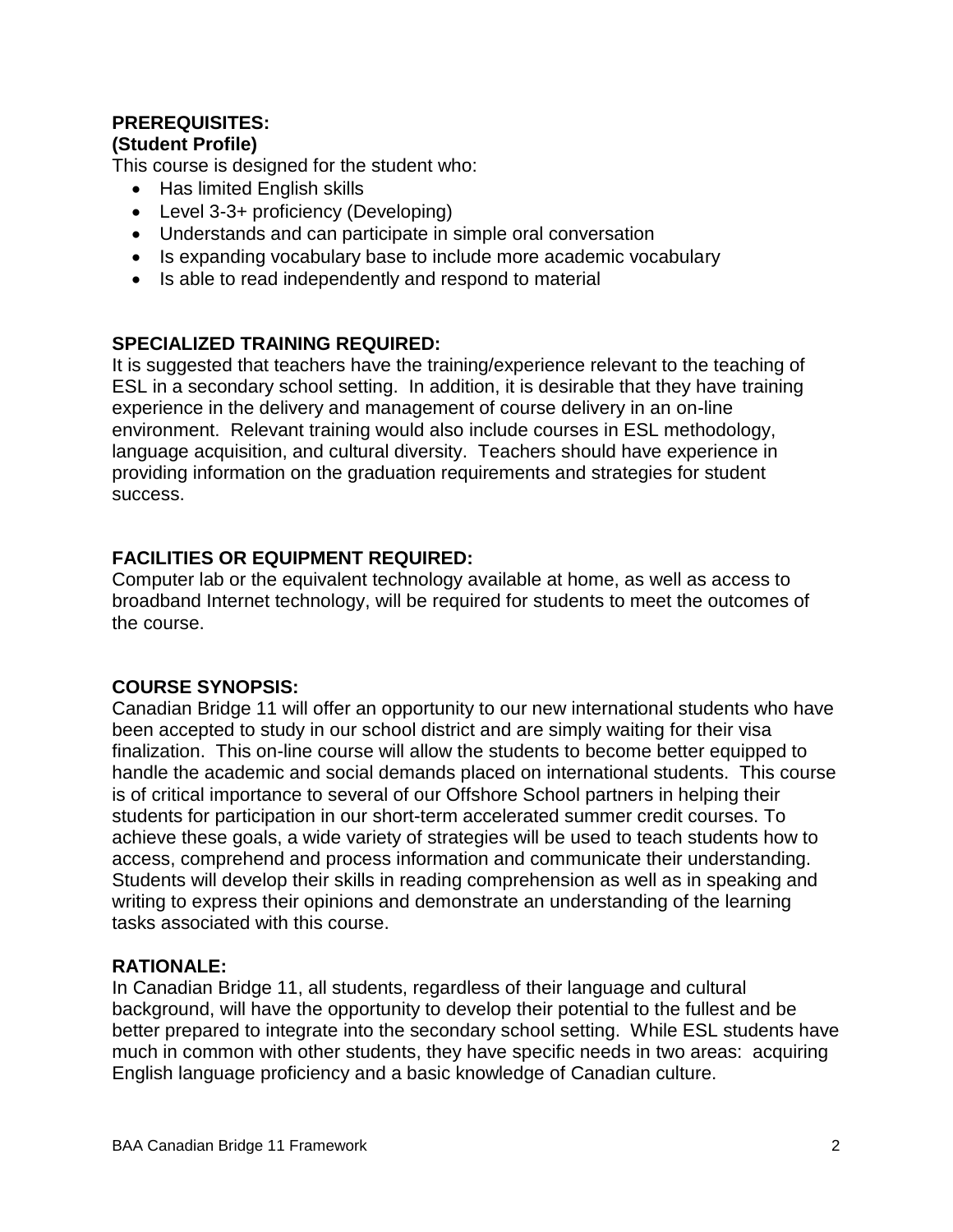Canadian Bridge 11 is not a replacement for ESL Canadian Studies 10. Instead, it provides a foundation on which ESL students can build an interest in, and appreciation of Canadian culture and traditions. The target audience is developmentally successful in their own country but need additional preparation for the social, cultural and academic requirements of studying in our district.

To maximize access to this course we will be using a hybrid model of on-line and teacher-lead learning support services.

#### **ORGANIZATIONAL STRUCTURE:**

| <b>UNIT</b> | TITLE                                    | <b>TIME</b> |
|-------------|------------------------------------------|-------------|
|             | Introduction to Canada                   |             |
|             | <b>School and Community Involvement</b>  | 12          |
| 3           | Succeeding in School                     |             |
|             | <b>Canadian History</b>                  | 12          |
| 5           | <b>Politics and Government in Canada</b> |             |
|             | <b>Total Hours</b>                       | 60          |

#### **UNIT 1: Introduction to Canada 12 Hours**

Students will become familiar and knowledgeable with our transportation system, health and medical care, banking and currency, homestay environment, and personal safety in a Canadian cultural context.

Students will learn about important Canadian symbols, heroes, traditions and holidays and will develop an understanding of what it means to 'be a Canadian'.

Students will continue to develop their ESL skills in reading and writing while concentrating skill development in speaking and listening.

### **Curriculum Organizer – Transportation System**

*It is expected that students will be able to be able to:*

- Demonstrate an understanding of the local public transportation system
- Identify the transportation routes between school and home
- Recognize the alternative forms of transportation for various social, cultural or academic activities

### **Curriculum Organizer – Health and Medical Care**

*It is expected that students will be able to be able to:*

- Identify the requirements for health and medical insurance coverage
- Describe the three essential service levels for health care
- Demonstrate an understanding of communicating your health care needs in english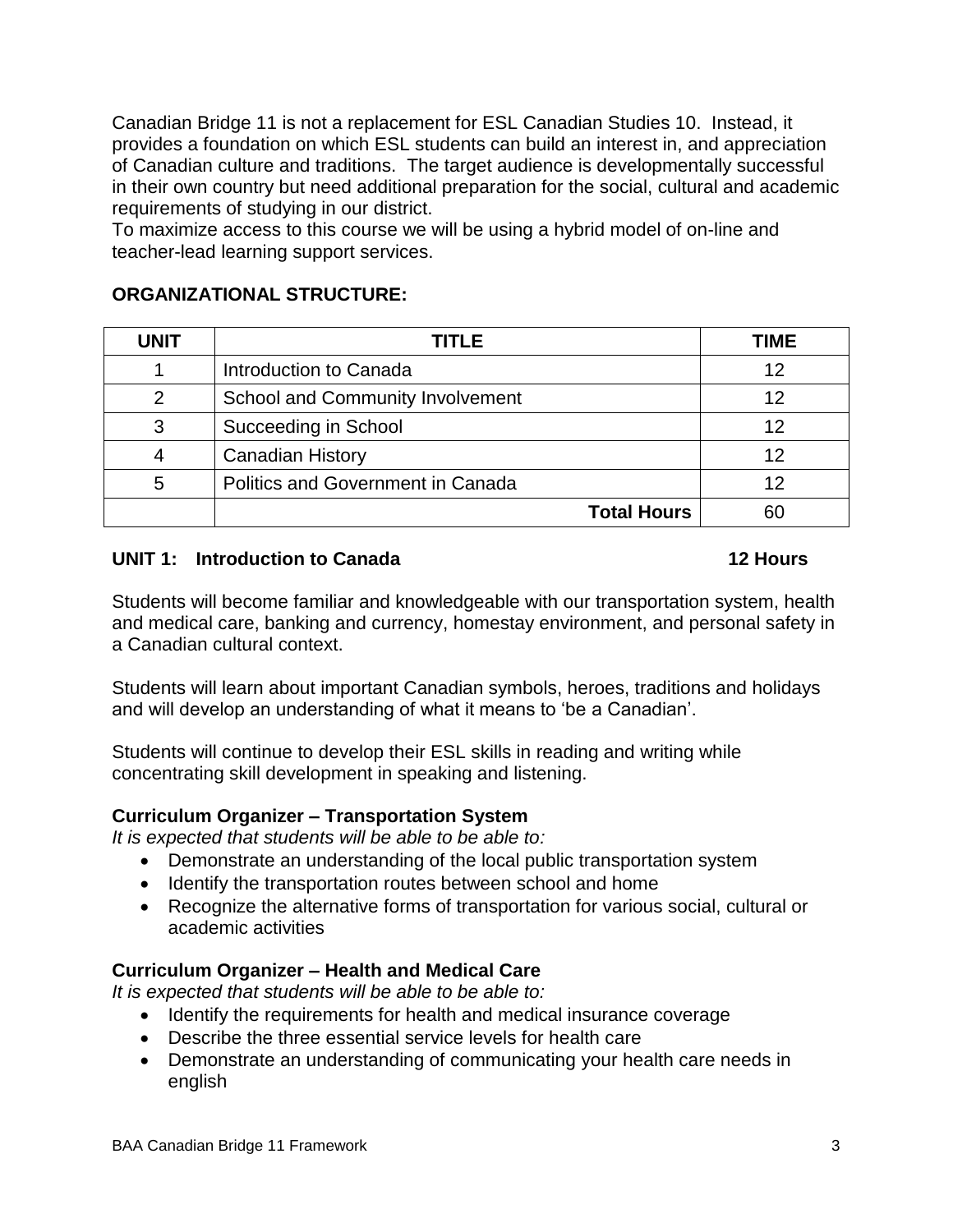#### **Curriculum Organizer – Banking and Currency**

*It is expected that students will be able to:*

- Demonstrate an understanding of international currency transfer and or exchange
- Recognize the different financial institutions
- Recognize banking procedures and money management issues

#### **Curriculum Organizer – Homestay and the Canadian Cultural Experience**

*It is expected that students will be able to:*

- Demonstrate an understanding of the homestay selection process
- Recognize their personal contribution to making homestay a success
- Recognize and define symbols, customs, and traditions

#### **UNIT 2: School and Community Involvement 12 Hours**

Students will become familiar and knowledgeable with their school and community. This unit will cover the following topics: school clubs, volunteer services and work experience possibilities. Students will continue to develop their ESL skills in reading and writing while concentrating skill development in speaking and listening.

#### **Curriculum Organizer – School Clubs**

*It is expected that students will be able to:*

- Recognize the different extra-curricular activities offered at school
- Recognize the basic skills and abilities required to participate in school activities
- Identify the importance of participation in school activities in relation to leadership, team-building and school spirit

#### **Curriculum Organizer – Volunteer Services**

*It is expected that students will be able to:*

- Identify school or community-based services
- Recognize the different volunteer opportunities
- Recognize the importance of volunteering in your community

#### **Curriculum Organizer – Work Experience**

*It is expected that students will be able to:*

- Understand the requirements of work experience in the context of the BC graduation program
- Demonstrate an understanding of the importance of work experience needed to be successful in Portfolio assessment
- Identify the importance of leadership and interpersonal skills as part of work experience

#### **UNIT 3: Succeeding in School 12 Hours**

Students will become familiar and knowledgeable with graduation expectations, teacher expectations, District Code of Conduct, academic honesty and study skills. Students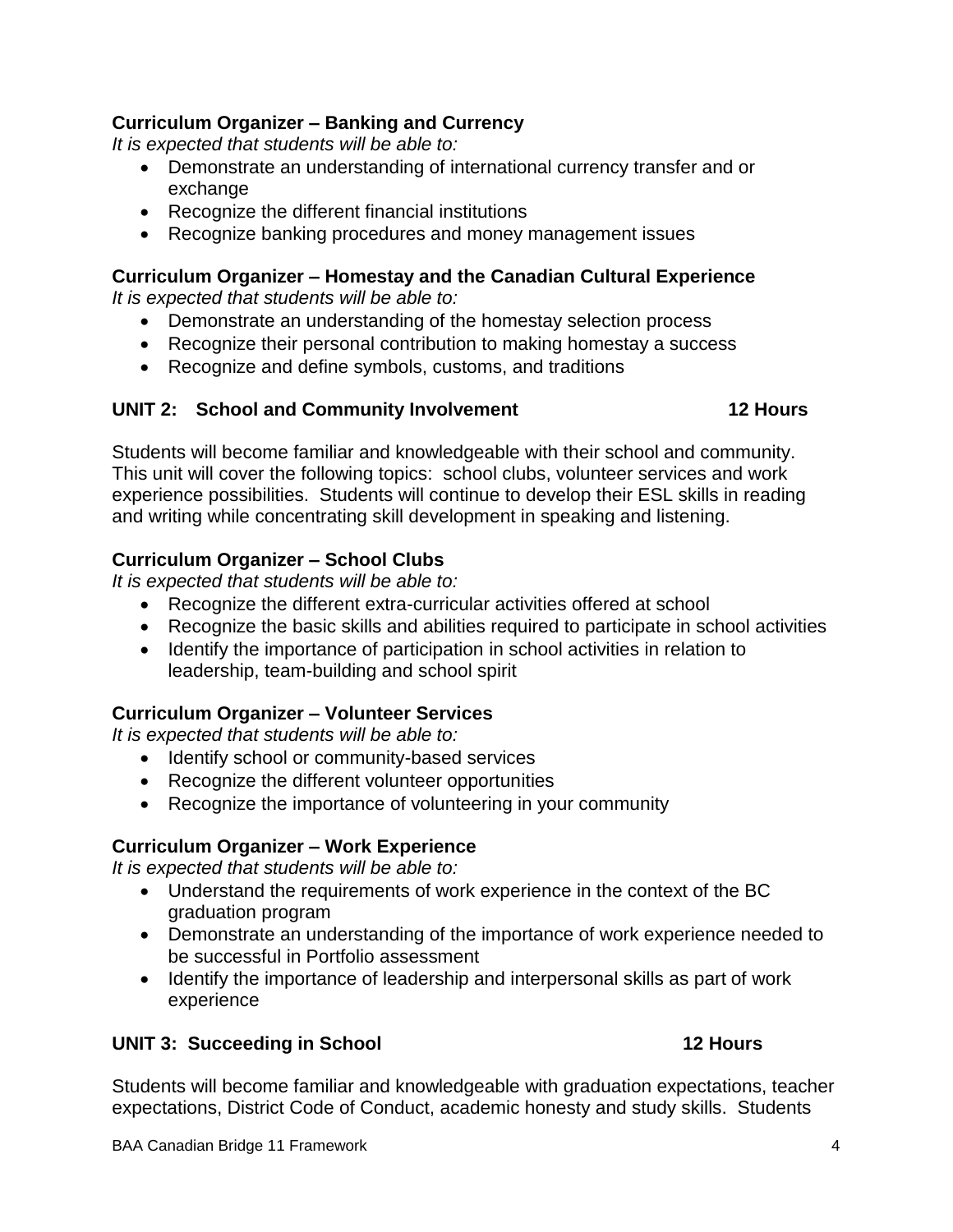will continue to develop their ESL skills in reading and writing while concentrating skill development in speaking and listening.

#### **Curriculum Organizer – Graduation Requirements**

*It is expected that students will be able to:*

- Demonstrate an understanding of the current BC graduation program
- Identify graduation requirements for international students
- Demonstrate an understanding of study skills and time management

### **Curriculum Organizer – Teacher Expectations**

*It is expected that students will be able to:*

- Demonstrate an understanding of classroom expectations
- Identify concepts of modeling, participation, group work, guided independent study, and interactive instruction
- Identify the norms of classroom behavior
- Demonstrate an understanding of the academic honesty policy

### **Curriculum Organizer – District Code of Conduct**

*It is expected that students will be able to:*

- Demonstrate an understanding of appropriate student conduct, based on respect for oneself, respect for others and respect for property
- Demonstrate an understanding of school rules and regulations
- Demonstrate an understanding of the guidelines for homework as integral component of the education program

### **UNIT 4: Canadian History 12 Hours**

Students will become familiar with the history, culture and contributions of the First Nations of Canada. They will explore the consequences of French and English colonization and conflict to the development of Canada.

Students will also undergo a study of more contemporary immigration to Canada from such places as China and India and will explore the importance of multiculturalism to Canada. Students will continue to develop their ESL skills in reading and writing while concentrating skill development in speaking and listening.

### **Curriculum Organizer – The First Nations of Canada**

*It is expected that students will be able to:*

- Recognize the cultures and lifestyles of the different First Nations before contact with Europeans
- Describe contributions made by First Nations to development of Canada

### **Curriculum Organizer – The Founding Nations**

*It is expected that students will be able to:*

 Demonstrate an understanding of the roots of conflict between the French and English in Canada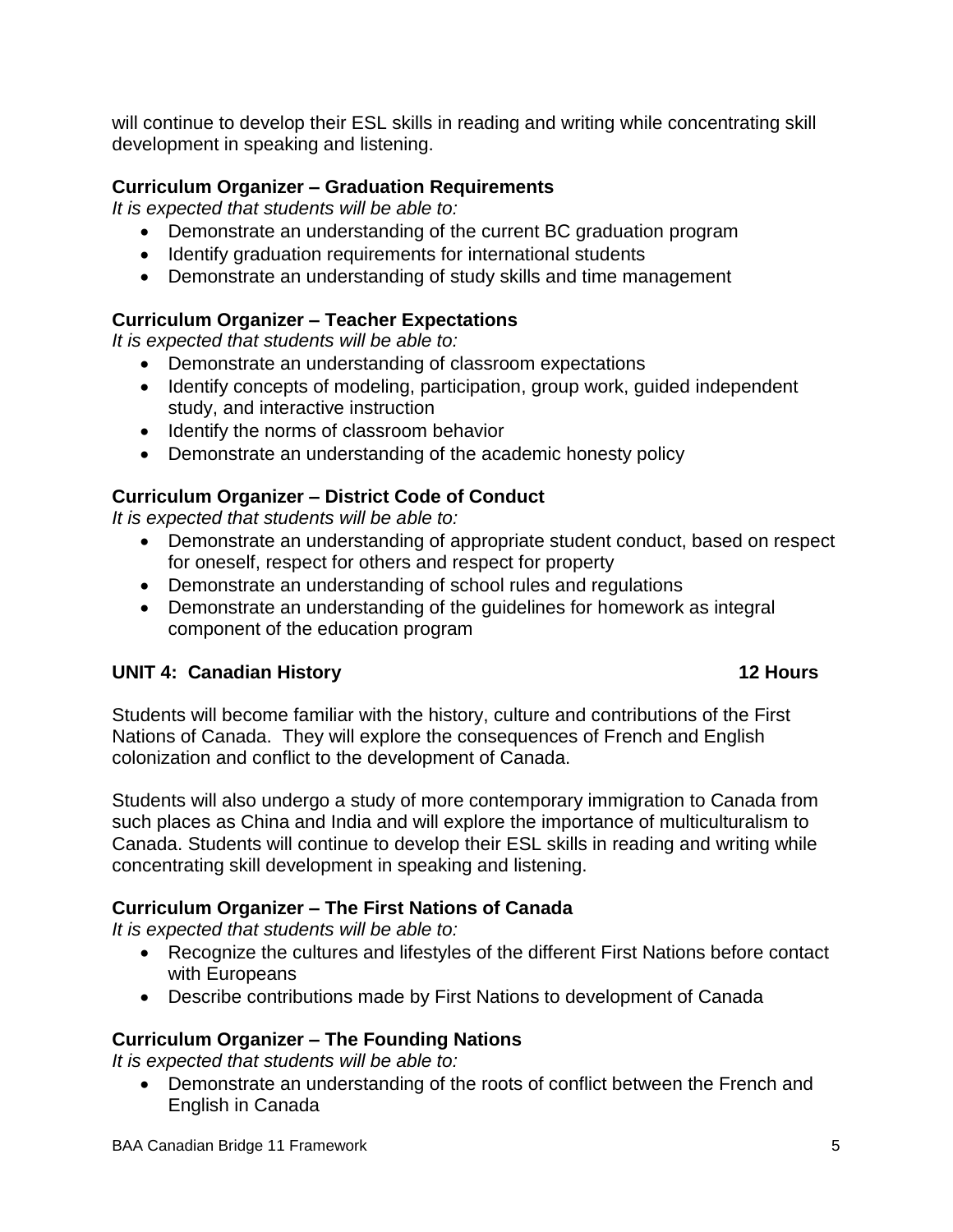Describe contributions made by the French and English to the development of Canada

### **Curriculum Organizer – Canada Today**

It is expected that students will be able to:

- Define the contributions made by immigrants to the development of Canada
- Describe the symbols, customs, and traditions of their country of origin
- Use current events

#### **UNIT 5: Politics and Government in Canada 12 Hours**

Students will explore the structure and role of both provincial and municipal governments and will analyze the role these governments play.

Students will learn about major historical events in the province and will also study the major industries that form the basis of BC's economy. Students will continue with their analysis of current events but this time focus on issues important to BC. Students will continue to develop their ESL skills in reading and writing while concentrating skill development in speaking and listening.

### **Curriculum Organizer - Provincial Government Structures**

*It is expected that students will be able to:*

- Demonstrate an understanding of the structure of provincial government
- Identify and describe the government services
- Identify important political figures in bc
- Make comparisons with their country of origin

### **Curriculum Organizer - Municipal Government**

*It is expected that students will be able to:*

- Describe the neighborhood or community school concepts in British Columbia
- Identify and describe events in our municipality
- Identify the relationship between the municipal government and the school board

### **Embedded in all the Topics are the** *Applied Skills* **of:**

### **Speaking**

*It is expected that students will be able to:*

- Develop confidence, pronunciation and fluency in one-on-one and group situations
- Participate in oral language activities such as discussions, readings, speeches and interviews
- Demonstrate how to elicit information and ask for clarification and assistance
- Demonstrate an awareness of and comfort with idioms and culturally embedded language
- Identify and use all parts of speech (prepositions, articles, conjunctions and pronouns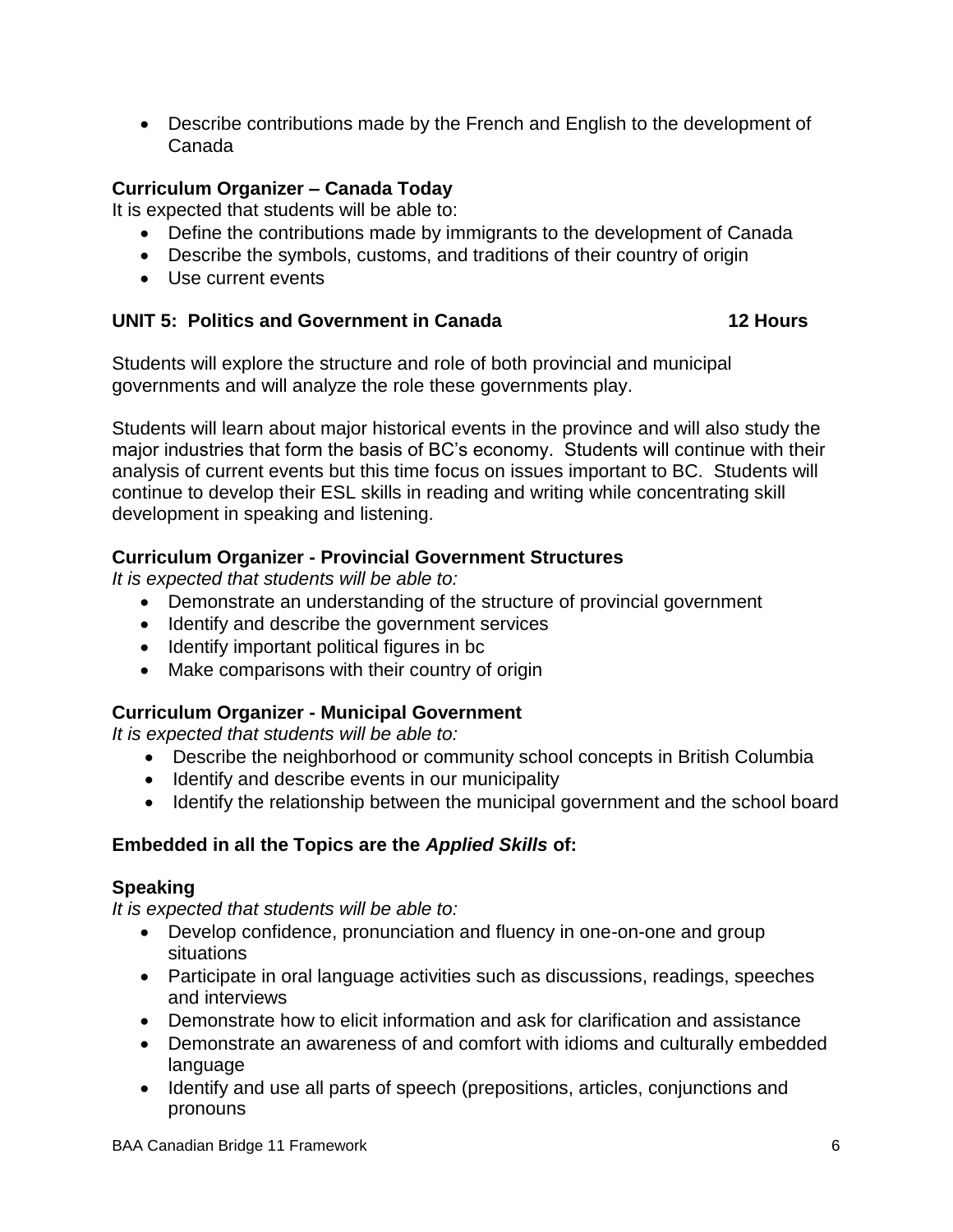• Identify and use appropriate verb tenses

### **Listening**

*It is expected that students will be able to:*

- Demonstrate an understanding of and respond to complex questions, instructions, requests and information
- Demonstrate listening for purpose, bias, fact and opinion
- Understand and respond to focused listening activities
- Compose notes from a lecture with some visual support discerning key vocabulary

#### **Researching**

*It is expected that students will be able to:* 

- Develop confidence in on-line research methods
- Access, analyze, evaluate and compare source materials
- Note-take from sources
- Access and evaluate internet sources

#### **Communicating**

*It is expected that students will be able to:* 

- Apply the writing process: drafting, revision, proofreading
- Elicit information and ask assistance
- Participate effectively in on-line discussions
- Use group work skills
- Present information through on-line forums

#### **INSTRUCTIONAL COMPONENT:**

*It is expected that the teacher will use a variety of strategies and resources such as:*

- Direct instruction
- Indirect instruction
- Interactive instruction
- Assigned group work
- Modeling
- On-line resources
- Observations

### **ASSESSMENT COMPONENT:**

Assessment is done on an ongoing basis and includes teacher and student assessment of:

- **Effective formative assessment via:** 
	- o Clearly articulated and understood learning intentions and success criteria
	- o Questions posed by students, peers and teachers to move learning forward
		- **Discussions and dialogue**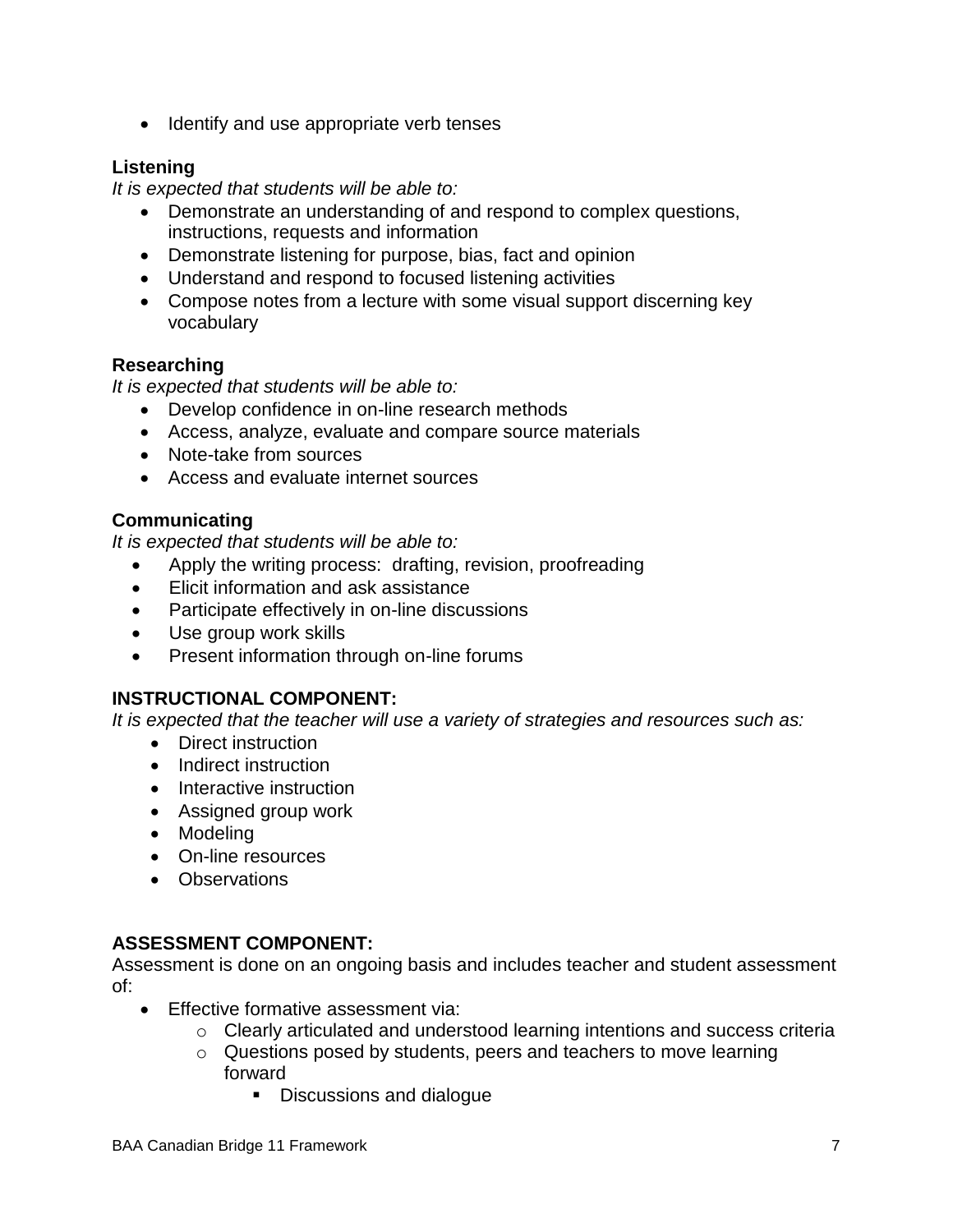- o Feedback that is timely, clear and involves a plan
- o Students are resources for themselves and others peer and selfassessment
- o Student ownership

Formative assessment used to adapt learning experiences and inquiry plans on an ongoing basis to meet specific learning goals.

Development, awareness and action, based upon metacognition intended to lead to learner independence and self-coaching.

Summative Assessment:

Summative assessments will be determined as students demonstrate proficiency/mastery toward particular learning outcomes. Summative assessments and final grades will reflect the following:

- Students will work collaboratively with the teacher to determine summative achievement on assignments and letter grades based upon dialogue, and evidence of learning
- Behaviour and work habits will NOT be included when determining letter grades
- Marks will not be deducted for late work
- Extra credit and bonus marks will not be awarded
- Plagiarizing will not result in reduced marks/grades –the student will be required to demonstrate their learning authentically
- Attendance will not be considered toward letter grade
- Only individual learning demonstrated –no group marks will be used to determine grades
- Letter grades will reflect learning towards the learning outcomes articulated above
- Letter grades will be based upon criteria provided/agreed upon toward the learning outcomes
- Letter grades will be determined in relation to the learning outcomes not in comparison to the achievement of other students
- Poor work will not be assessed towards grades students will only be assessed on quality work
- Professional judgment and evidence will be used to determine final letter grade in consultation with the student
- Zeros will not be assigned to missed assignments all required assignments must be completed
- Formative or practice towards learning outcomes will not be included in final grade assessment
- Most recent evidence toward learning outcomes will be used to assign letter grades – learning is not averaged over time